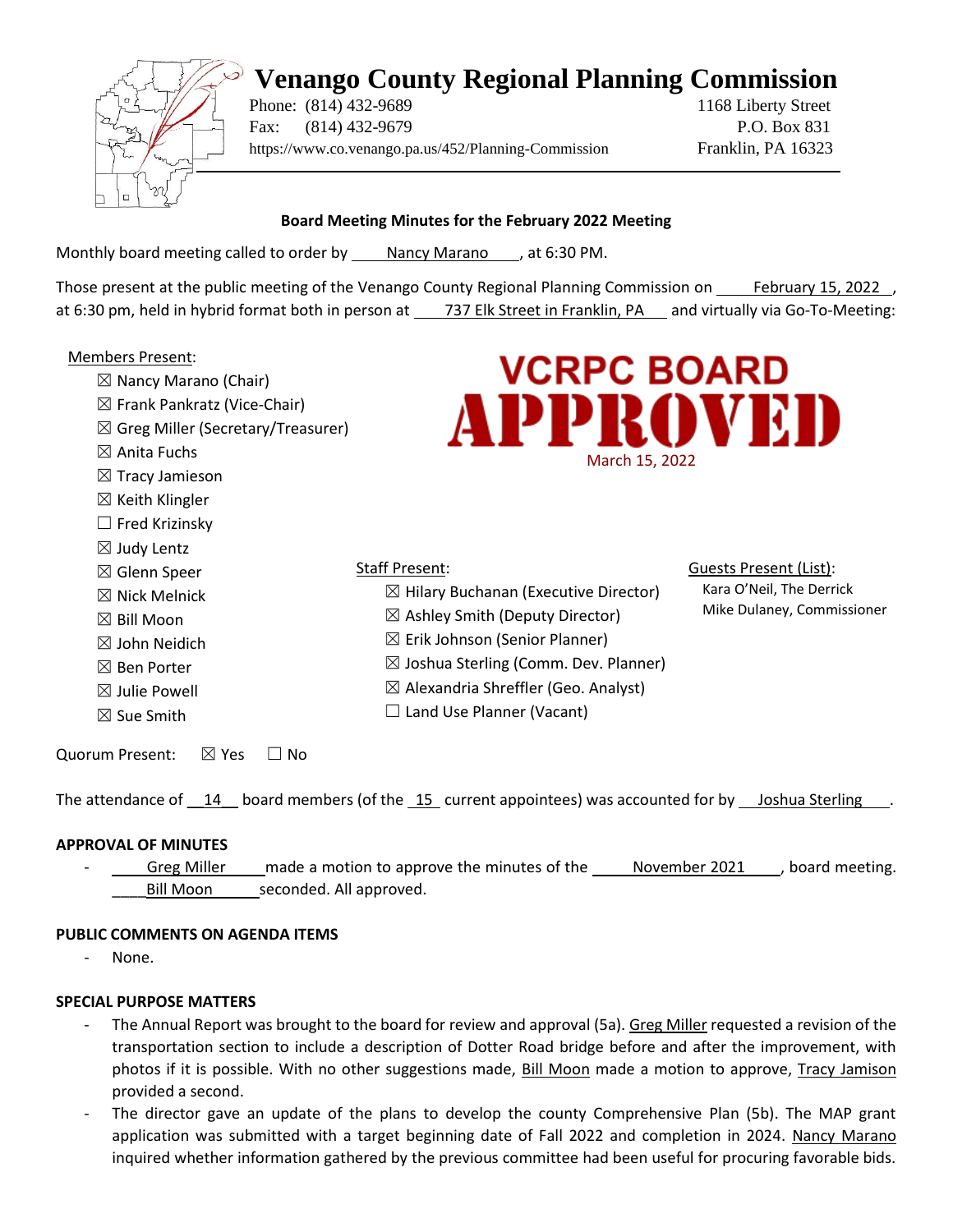The information was reported to have been included in the Request for Proposal (RFP) and was reflected in the resulting quotes, which were higher than originally expected. EADES Group was the lowest proposal, at \$74,000. The board was advised to begin thinking about who might serve on the steering committee(s) for the development of the plan. The idea of "inner" steering committees within municipalities was mentioned and discussed as a proactive approach that members could consider now in preparation for the recruitment time-frame. The high cost of the plan was questioned in light of work having been done for the plan prior to the passing of information to the planning commission staff, but resulting discussion revealed that many of those goals had been accomplished, times had changed, and that although the cost appears hefty, this document is used to justify and obtain grant funds both at the county level and at the municipal level. Emlenton representatives acknowledged that they use the 2004 Comprehensive Plan as a guide for local plans and development. It was suggested that delaying the plan to Fall 2022− when the grant awards are to-be-announced− might not be necessary if we have the funding to complete the plan without the grant. Since it needs to be updated, Commissioner Mike Dulaney mentioned that it could be possible to "start early" and would work with **Hilary Buchanan** to explore the possibility. Keith Klingler reminded the board that there had been discussion in the past about a resolution to prevent loss of private lands, by which he recalled that the board had recommended that a specified balance of public-to-private land would be maintained in each municipality; for example, the state would need to sell other vacant lands in order to off-set any "buys" to maintain the balance. After some discussion, Keith Klingler made a motion to affirm that decision, Bill Moon seconded. Tracy Jamison opposed, citing lack of descriptive evidence to sway her opinion and requested further information be presented. The board discussed further and tabled until a drafted resolution is presented before the board.

- The board discussed the current by-laws (5c). Hilary Buchanan lead a section-by-section series of suggestions. When the discussions were finished, she reported that she would submit a red-line revision of the document to the county solicitor for comment.
- The director reported the updated municipal membership fee (5d). The fee is increasing from 50 cents per capita to 55 cents per capita. It was communicated that this increase would "balance out" in many municipalities where there was in decrease in population. Tracy Jamison asked for confirmation that the new 2020 census information was used in these calculations, which was affirmed.
- The board selected new officers for each of the three officer positions (5e). The chair, Nancy Marano, had served a full term and the position would need a new officer. Greg Miller nominated Frank Pankratz as chair, which was seconded by Sue Smith and appointed unanimously. With Frank Pankratz taking the chair position, the vice-chair position was vacant. Nick Melnick nominated Greg Miller as vice-chair, which was seconded by Nancy Marano and appointed unanimously. Finally, with Greg Miller taking the vice-chair position, the Secretary/Treasurer office was left open. Sue Smith was nominated to the position by Frank Pankratz, Greg Miller made the motion, and Frank Pankratz seconded and appointed unanimously. The 2022 Chair, Vice-Chair, and Secretary/Treasurer for the Venango County Regional Planning Commission board will be Frank Pankratz, Greg Miller, and Sue Smith. Nancy Marano passed the leadership to Frank Pankratz for the remainder of the meeting.
- The board was invited to discuss the state of sewage enforcement in the county (5f). The board recognized that there seems to be an issue getting Sewage Enforcement Officers (SEOs) to residents. Commissioner Mike Dulaney summarized these concerns with context from other local meetings and resident complaints. There was discussion about how to address these issues, including suggestions to add more SEOs. The board resolved that Cornplanter Township should be contacted in order to encourage more SEOs be added to address the shortage of service.

## **OFFICERS AND COMMITTEE REPORTS**

- Executive Committee No report
- COG Meeting Report was give by Greg Miller . The COG meeting in January 2022 was held at the Cranberry Township building. This month's meeting is scheduled to be held Thursday, February 17<sup>th</sup> at 7:30 PM in the Sandycreek Municipal building. The Spring Dinner will be on March 26<sup>th</sup> at the Sandycreek Volunteer Fire Department, where registration will begin at 5:30 PM.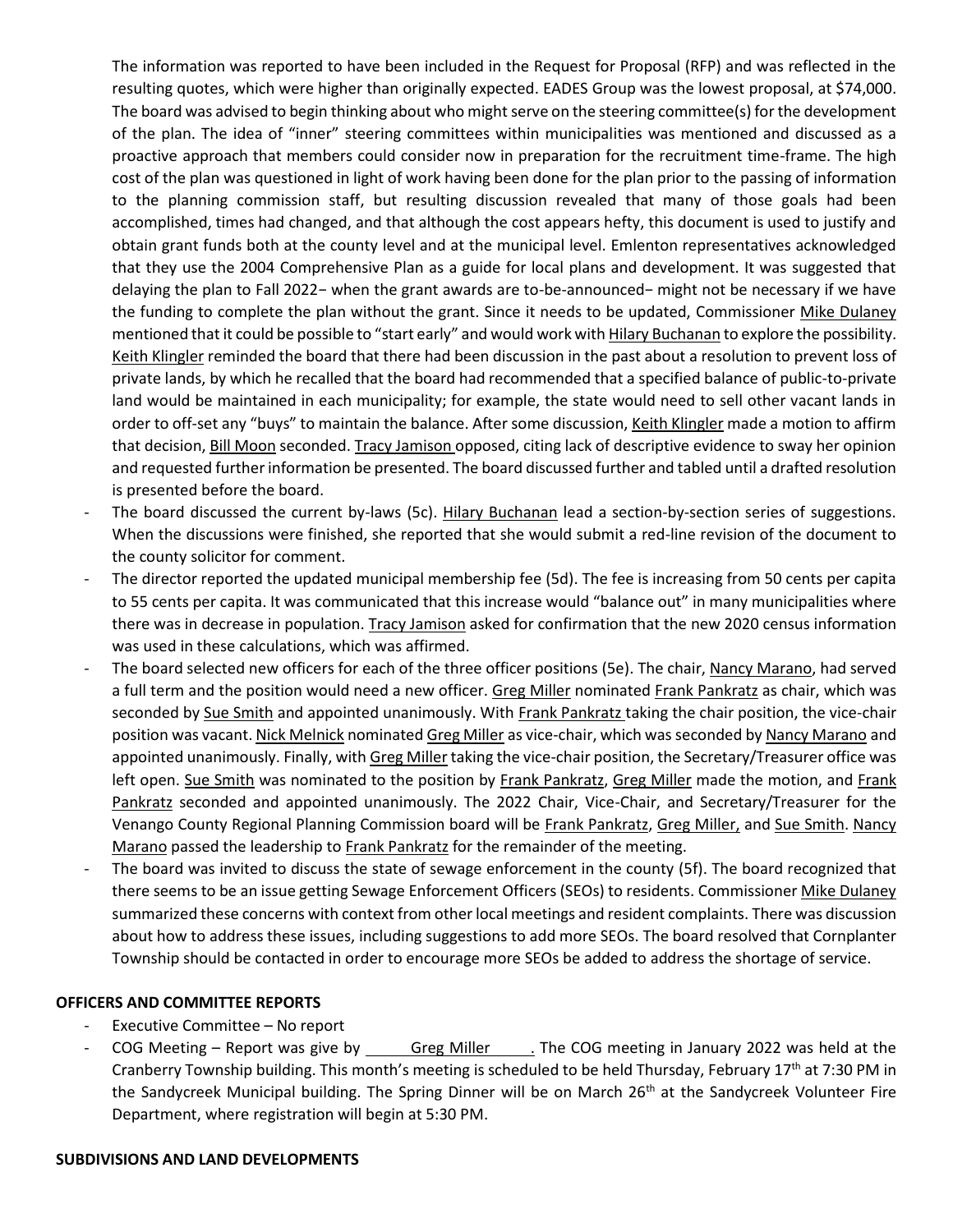Ashley Smith gave the report in the absence of a Land Use Planner. She presented a Subdivision waiver request, which was a follow-up from the December 2020 meeting where the applicant requested a waiver from SALDO section 506.A.1.a and was tabled until DEP approval had been obtained for the proposed septic system. The board was presented with the DEP approval letter and began discussing the case. It was mentioned that the 1:4 lengthto-width ratio (Venango County SALDO 506.A.4) would also now apply to both parcels that they would no longer be greater than 10 acres post-subdivision. John Neidich made a motion to request conforming lots to the 1:4 ratio with Right-Of-Way easement agreements. Frank Pankratz seconded.

# **EXECUTIVE DIRECTOR AND STAFF REPORTS**

# **Deputy Director**

• Ashley Smith was promoted to deputy director beginning January 2022. She reported that the county returned escrow balances and closed out 16 past projects. She provided an update on the Cypress Creek Solar development in Cherrytree Township where the township had passed a zoning amendment for solar farms. She was notified that their stormwater plans were under review by the township. The Log Cabin project is currently under construction. She approved seven (7) stormwater management applications for small projects. She provided comments on seventeen (17) subdivisions and approved and recorded eleven (11). She has been training for billing and invoicing administrative tasks.

# - **Senior Planner & Recycling Coordinator**

• Erik Johnson – reported that there has been a consistent flow of customers at the new center and noted that many of those people have been coming from the municipalities which were experiencing illegal dumping in the past and had been removed from the program. His winter activities have included snow plowing to keep the bins and parking lot accessible. He will be submitting the Recycling Annual Report to DEP in April, and has submitted for 902 and 903 reimbursement and should be processed soon. He reported that the Request for Proposal (RFP) for a new Household Hazardous Waste (HHW) vendor will be posted tomorrow (2/16) for a one (1) month span. He was aware that Butler County had recently gone through the same process and received three (3) responses in two (2) months. In the meantime, he has been directing residents to attempt disposal with Tri-County Industries (Grove City). He recognized that although there are methods for disposing paint in the trash safely, chemicals are more challenging to dispose. He has also been working with Tri-County Industries to develop a tire collection event. Finally, he mentioned that he was procuring a cost estimate for an expansion plan of the facility, which includes improvements such as an additional 6000 square feet and a securable partition designed for shredding sensitive documents. The facility is currently 3000 square feet.

## - **Geospatial Analyst**

• Alex Shreffler – reported that she had been working on several mapping projects both for departments within the county and with municipal governments. She has also been gathering data sources for a countywide infrastructure map, which hopes to be a resource for economic development across the entire region. For GIS Day in November, she gave a GIS presentation to a group of school-age students to show the importance of spatial data science and community involvement. Finally, she has been working toward developing a Data Management Plan which is currently in the inventory stages.

## - **Community Development Planner**

• Joshua Sterling – reported that bids had been opened for the Community Block Development Grant (CDBG)-funded project in Clinton Township. This project will be bringing their township building into compliance with the Americans with Disabilities (ADA) Act. The contract was executed on 12/16/2021 in the amount of \$73,878. Bids for the Emlenton Hughes Park project were higher than expected, which has prompted a modification request to move 2016 CDBG funds into the project. Since the Rent, Mortgage, Utility Assistance Program was launched in October using CGBG-Coronavirus (CDBG-CV) funds as part of the CARES Act of 2020, thirteen (13) households have qualified. Two (2) home rehabilitation projects have